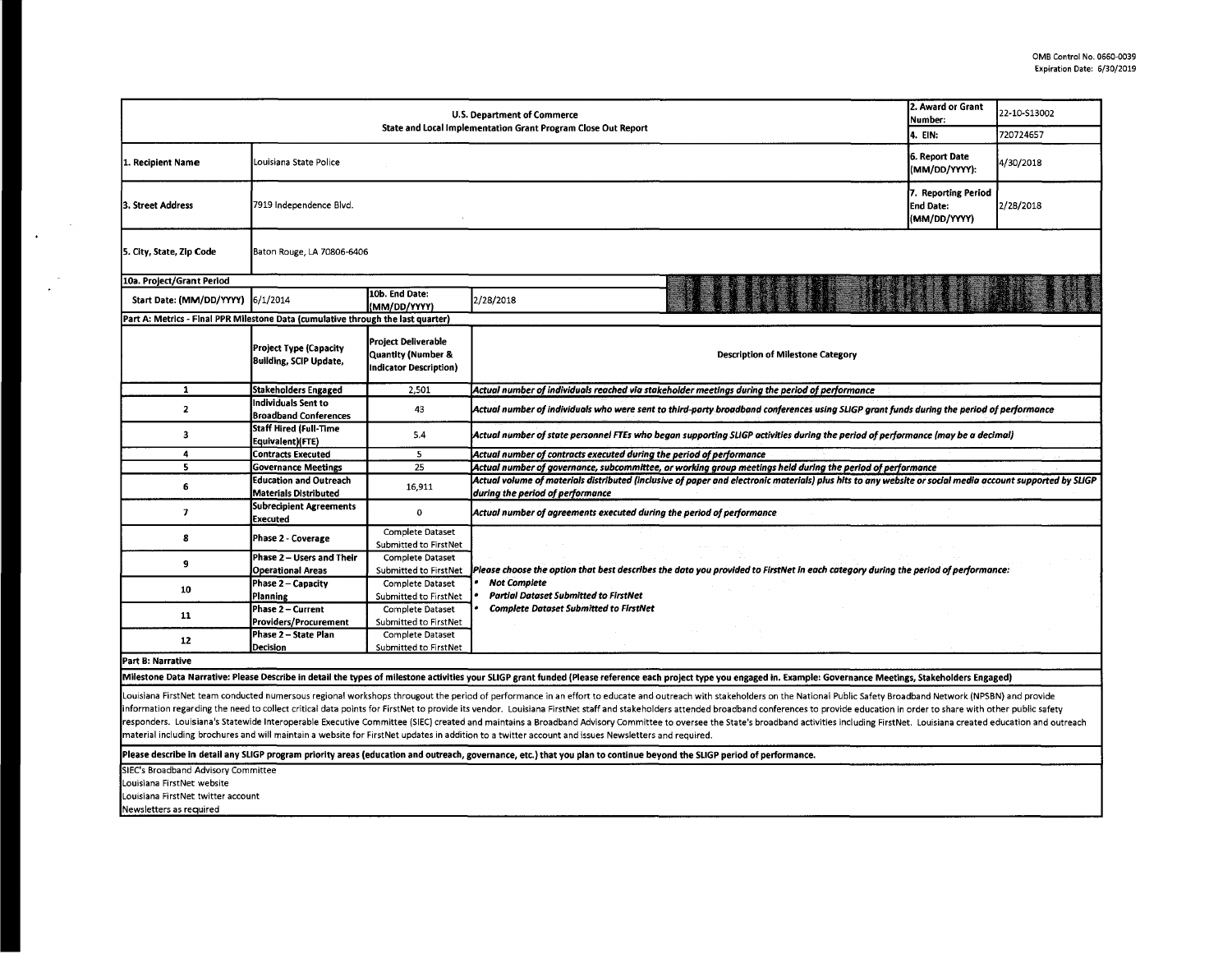Data collection narrative: Please describe in detail the status of vour SLIGP funded data collection activities.

Louisiana's data collection was collected and submitted to FirstNet.

## Please describe in detail any data collection activities you plan to continue beyond the SLIGP period of performance.

Louisiana does not plan to continue any further data collection activities.

## Lessons Learned: Please share any lessons learned or best practices that your organization implemented during your SLIGP project.

Louisina had an aggressive data collection process and wer were able to provide FirstNet with critical information requirements to share with their selected vendor. This data included ARCGIS geospatial information.

**Part** C: **Staffing** 

**Staffing Table** - **Please provide a summary of all positions funded by SLIGP.** 

|                                                  | Name |                                                              | FTE%                                                   | Project(s) Assigned                                                                                                                                                                                                                                                                           | Change    |  |  |
|--------------------------------------------------|------|--------------------------------------------------------------|--------------------------------------------------------|-----------------------------------------------------------------------------------------------------------------------------------------------------------------------------------------------------------------------------------------------------------------------------------------------|-----------|--|--|
| <b>Technology Consultant</b>                     | 50   | Lead and overall technology advisor to all projects.         |                                                        | No change                                                                                                                                                                                                                                                                                     |           |  |  |
| <b>Grant Administrator</b>                       |      | Lead and overall grant administrator for this grant program. |                                                        |                                                                                                                                                                                                                                                                                               | No change |  |  |
| Program Manager                                  | 100  |                                                              | Lead and overall project implementation and direction. |                                                                                                                                                                                                                                                                                               |           |  |  |
| <b>IOutreach Coordinator</b>                     | 100  | Istakeholders.                                               |                                                        | Lead and develop and implement outreach and education plans. Coordinate outreach to local and tribal jurisdictions, communicate information to key                                                                                                                                            | No change |  |  |
| Technology Specialist                            | 50   |                                                              |                                                        | Responsible for technology outreach, education and consultation to the state. Consult and assist public safety agencies on their future needs as well as<br>[plan guidelines. Participate in SCIP updates on Broadband related activities. Act in advisory capacity on all technical matters. | No change |  |  |
| Technology Specialist                            | 50   |                                                              |                                                        | Responsible for technology outreach, education and consultation to the state. Consult and assist public safety agencies on their future needs as well as<br>plan guidelines. Participate in SCIP updates on Broadband related activities. Act in advisory capacity on all technical matters.  | No change |  |  |
| <b>Grant Coordinator</b>                         | 10   | on time.                                                     |                                                        | Provide grant administrative and coordination support, including completing progress reports, reimbursements and ensuring grant activities are completed [                                                                                                                                    | No change |  |  |
| Statewide Interoperability<br>Coordinator (SWIC) |      |                                                              |                                                        | Provide oversight for the SLIGP grant, ensuring that all activities are completed on time and within budget. The SWIC will be the primary point of contact<br>for consultation with FirstNet, and will work to expand the State's governance structure and ensure the SCIP is updated,        | No change |  |  |

## **Part D: Contracts and Funding**

**Subcontracts Table** - **Include all subcontractors engaged during the period of performance. The totals from this table must equal the "Subcontracts Total"** in **your Budget Worksheet** 

| Name                                                | <b>Subcontract Purpose</b>                                                                                    | [Type<br>(Vendor/Subrec.) | RFP/RFQ Issued (Y/N) | <b>Total Federal Funds</b><br>Allocated | <b>Total Matching Funds</b><br>Allocated |
|-----------------------------------------------------|---------------------------------------------------------------------------------------------------------------|---------------------------|----------------------|-----------------------------------------|------------------------------------------|
| Sides and Associates                                | Develop outreach materials, website and branded content<br>for all LA FirstNet Materials.                     | Vendor                    |                      | \$137,479.30                            | \$0.00                                   |
| Sides and Associates                                | Develop outreach materials, website and branded content<br>for all LA FirstNet Materials: State Plan Specific | Vendor                    |                      | \$89,862.80                             | \$0.00                                   |
| <b>GCR</b>                                          | Provide GIS support for data collection to FirstNet                                                           | Vendor                    |                      | \$6,735.90                              | \$0.00                                   |
| Louisiana Education and Television Authority (LETA) | Provide video and audio support for consultation and<br>website outreach activities                           | Vendor                    |                      | \$12,000.00                             | \$0.00                                   |
| <b>I</b> Mike Baker International                   | Technical support to LA FirstNet for State Plan Review                                                        | Vendor                    | N                    | \$49,999.00                             | \$0.00                                   |
|                                                     |                                                                                                               |                           |                      | \$296.077.00                            |                                          |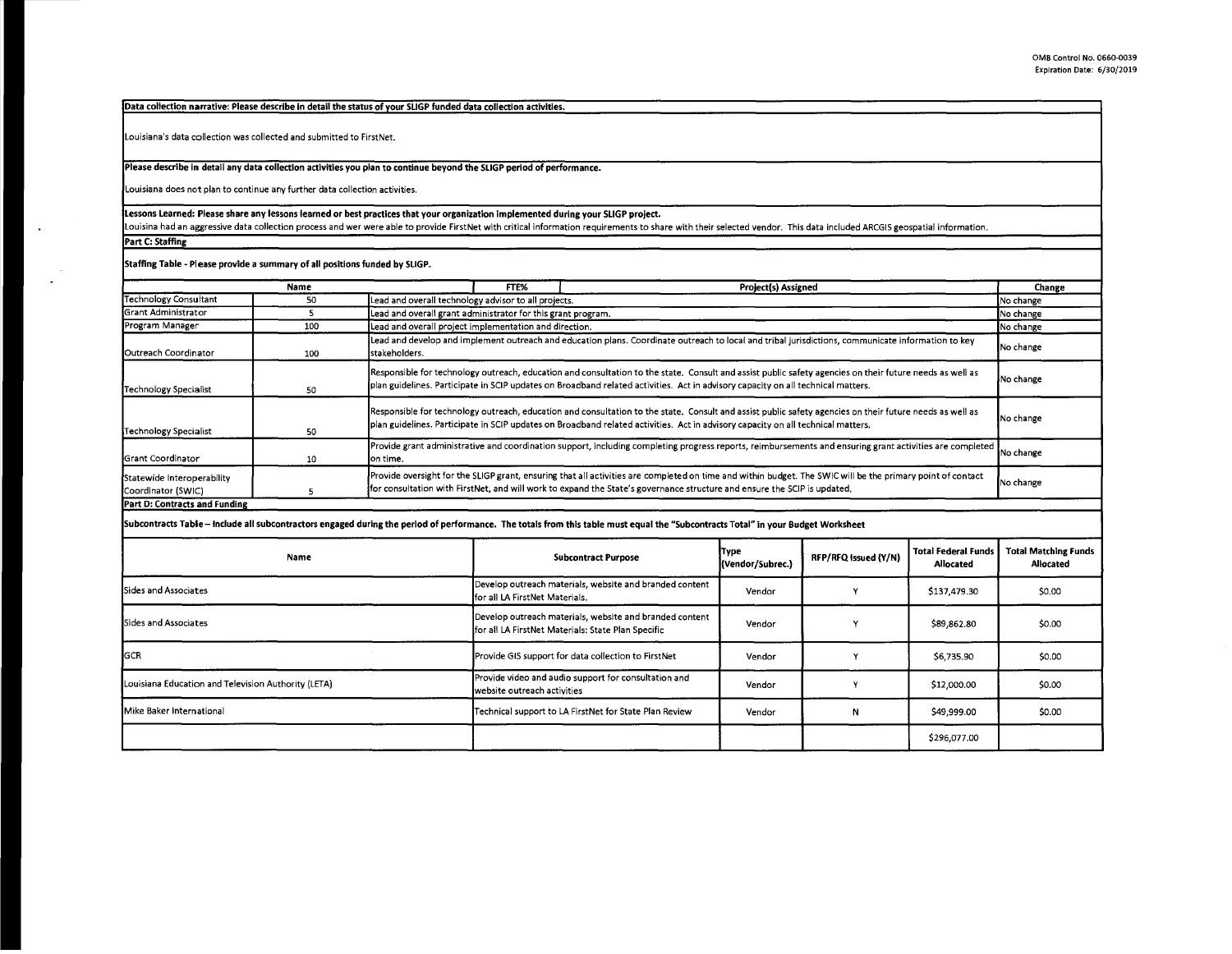| <b>Budget Worksheet</b>                                                                                                                                                                                                              |                       |                                                                                                                                                                   |                                                                                                                                                                                                                                                                     |                                                                                                                                                                                                                                                  |                                            |                                                                |                                          |
|--------------------------------------------------------------------------------------------------------------------------------------------------------------------------------------------------------------------------------------|-----------------------|-------------------------------------------------------------------------------------------------------------------------------------------------------------------|---------------------------------------------------------------------------------------------------------------------------------------------------------------------------------------------------------------------------------------------------------------------|--------------------------------------------------------------------------------------------------------------------------------------------------------------------------------------------------------------------------------------------------|--------------------------------------------|----------------------------------------------------------------|------------------------------------------|
| Columns 2, 3 and 4 must match your project budget for the entire award and your final SF 424A. Columns 5, 6, and 7 should list your final budget figures, cumulative through the last quarter                                        |                       |                                                                                                                                                                   |                                                                                                                                                                                                                                                                     |                                                                                                                                                                                                                                                  |                                            |                                                                |                                          |
| Project Budget Element (1)                                                                                                                                                                                                           |                       | <b>Federal Funds Awarded (2)</b>                                                                                                                                  | <b>Approved Matching</b><br>Funds (3)                                                                                                                                                                                                                               | <b>Total Budget (4)</b>                                                                                                                                                                                                                          | <b>Final Federal Funds</b><br>Expended (5) | <b>Final Approved</b><br><b>Matching Funds</b><br>Expended (6) | <b>Final Total funds</b><br>Expended (7) |
| a. Personnel Salaries                                                                                                                                                                                                                |                       | \$686,334.00                                                                                                                                                      | \$247.478.60                                                                                                                                                                                                                                                        | \$933,812.60                                                                                                                                                                                                                                     | \$494,594.00                               | \$186,415.00                                                   | \$681,009.00                             |
| b. Personnel Fringe Benefits                                                                                                                                                                                                         |                       | \$213,033.00                                                                                                                                                      | \$98,511.40                                                                                                                                                                                                                                                         | \$311,544.40                                                                                                                                                                                                                                     | \$252,577.00                               | \$87,630,00                                                    | \$340,207.00                             |
| :. Travel                                                                                                                                                                                                                            |                       | \$73,416.00                                                                                                                                                       | \$0.00                                                                                                                                                                                                                                                              | \$73,416.00                                                                                                                                                                                                                                      | \$31,867.00                                | \$0.00                                                         | \$31,867.00                              |
| d. Equipment                                                                                                                                                                                                                         |                       | \$0.00                                                                                                                                                            | \$0.00                                                                                                                                                                                                                                                              | \$0.00                                                                                                                                                                                                                                           | SO.00                                      | \$0.00                                                         | \$0.00                                   |
| e. Materials/Supplies                                                                                                                                                                                                                |                       | \$15.178.00                                                                                                                                                       | \$0.00                                                                                                                                                                                                                                                              | \$15,178.00                                                                                                                                                                                                                                      | \$21,065.00                                | 50.00                                                          | \$21,065.00                              |
| . Subcontracts Total                                                                                                                                                                                                                 |                       | \$375,000.00                                                                                                                                                      | \$0.00                                                                                                                                                                                                                                                              | \$375,000.00                                                                                                                                                                                                                                     | \$296,077.00                               | \$0.00                                                         | \$296,077.00                             |
| z. Other                                                                                                                                                                                                                             |                       | \$20,999.00                                                                                                                                                       | \$0.00                                                                                                                                                                                                                                                              | \$20,999.00                                                                                                                                                                                                                                      | \$0.00                                     | \$0.00                                                         | \$0.00                                   |
| ndirect                                                                                                                                                                                                                              |                       | \$0.00                                                                                                                                                            | \$0.00                                                                                                                                                                                                                                                              | \$0.00                                                                                                                                                                                                                                           | \$0.00                                     | 50.00                                                          | \$0.00                                   |
| h. Total Costs                                                                                                                                                                                                                       |                       | \$1,383,960.00                                                                                                                                                    | \$345,990.00                                                                                                                                                                                                                                                        | \$1,729,950.00                                                                                                                                                                                                                                   | \$1,096,180.00                             | \$274,045.00                                                   | \$1,370,225.00                           |
| .% of Total                                                                                                                                                                                                                          |                       | 80%                                                                                                                                                               | 20%                                                                                                                                                                                                                                                                 | 100%                                                                                                                                                                                                                                             | 80%                                        | 20%                                                            | 100%                                     |
|                                                                                                                                                                                                                                      |                       |                                                                                                                                                                   |                                                                                                                                                                                                                                                                     |                                                                                                                                                                                                                                                  |                                            |                                                                |                                          |
|                                                                                                                                                                                                                                      |                       | Part E: Additional Questions: Please select the option (Strongly Disagree, Disagree, Neutral, Agree, Somewhat Agree, Strongly Agree) that best suits your answer. |                                                                                                                                                                                                                                                                     |                                                                                                                                                                                                                                                  |                                            |                                                                |                                          |
| Overall, were SLIGP funds                                                                                                                                                                                                            |                       |                                                                                                                                                                   |                                                                                                                                                                                                                                                                     |                                                                                                                                                                                                                                                  |                                            |                                                                |                                          |
| helpful in preparing for<br>FirstNet?                                                                                                                                                                                                | <b>Strongly Agree</b> | What was most helpful? What challenges did you encounter?                                                                                                         |                                                                                                                                                                                                                                                                     | SLIGP funds were extremely helpful providing dedicated staff to lead Louisiana's broadband activities<br>ensuring critical data inforamtion was collected and submitted to FirstNet. Challenges included the<br>limited eligible grant activity. |                                            |                                                                |                                          |
| Were SLIGP funds helpful in<br>planning for your FirstNet<br>consultation?                                                                                                                                                           | <b>Strongly Agree</b> | What was most helpful? What challenges did you encounter?                                                                                                         | SLIGP funds were extremely helpful providing for contractors and Louisiana staff support to ensure a<br>large number of Louisiana stakeholders received inforamtion regarding consultation.                                                                         |                                                                                                                                                                                                                                                  |                                            |                                                                |                                          |
| Were SLIGP funds helpful in<br>informing your stakeholders<br>about FirstNet?                                                                                                                                                        | <b>Strongly Agree</b> | What was most helpful? What challenges did you encounter?                                                                                                         | SLIGP funds were extremly helpful providing for contract support and materials and supplies for all<br>outreach and education activities.                                                                                                                           |                                                                                                                                                                                                                                                  |                                            |                                                                |                                          |
| Were SLIGP funds helpful in<br>developing a governance<br>structure for broadband in<br>your state?                                                                                                                                  | Neutral               | What was most helpful? What challenges did you encounter?                                                                                                         | Louisiana's Governance structure was previously established through the existing Statewide<br>Interoperable Executive Committee (SIEC). The SIEC did create a Broadband Advisory Committee to<br>oversee broadband activities and make recommendations to the SIEC. |                                                                                                                                                                                                                                                  |                                            |                                                                |                                          |
| Were SLIGP funds helpful in<br>preparing your staff for<br>FirstNet activities in your state<br>(e.g. attending broadband<br>conferences, participating in<br>training, purchasing software,<br>procuring contract support<br>etc.)? | Strongly Agree        | What was most helpful? What challenges did you encounter?                                                                                                         | SLIGP funds were extremly helpful providing a reveune source for Louisiana staff to attend many<br>educational conferences and training events.                                                                                                                     |                                                                                                                                                                                                                                                  |                                            |                                                                |                                          |
| Were SLIGP funds helpful in<br>updating your Statewide<br><b>Communications</b><br>Interoperability Plan?                                                                                                                            | Disagree              | What was most helpful? What challenges did you encounter?                                                                                                         |                                                                                                                                                                                                                                                                     | SLIGP funds were not used for this activity in Louisiana as our SCIP had minimal updates to it to include<br>broadband activities and existing staff not supported by SLIGP conducted those activities.                                          |                                            |                                                                |                                          |
| Were SLIGP funds helpful in<br>preparing for your review of<br>the FirstNet developed State<br>Plan?                                                                                                                                 | Strongly Agree        | What was most helpful? What challenges did you encounter?                                                                                                         | SLIGP funds were extremly helpful providing for regional workshops to allow stakeholders to review the<br>State Plan.                                                                                                                                               |                                                                                                                                                                                                                                                  |                                            |                                                                |                                          |
| Were SLIGP funds helpful in<br>conducting FirstNet<br>determined data collection?                                                                                                                                                    | <b>Strongly Agree</b> | What was most helpful? What challenges did you encounter?                                                                                                         | SLIGP funds were extremly helpful providing for contract support and materials and supplies for all data <br>collection activities.                                                                                                                                 |                                                                                                                                                                                                                                                  |                                            |                                                                |                                          |
|                                                                                                                                                                                                                                      |                       |                                                                                                                                                                   |                                                                                                                                                                                                                                                                     |                                                                                                                                                                                                                                                  |                                            |                                                                |                                          |